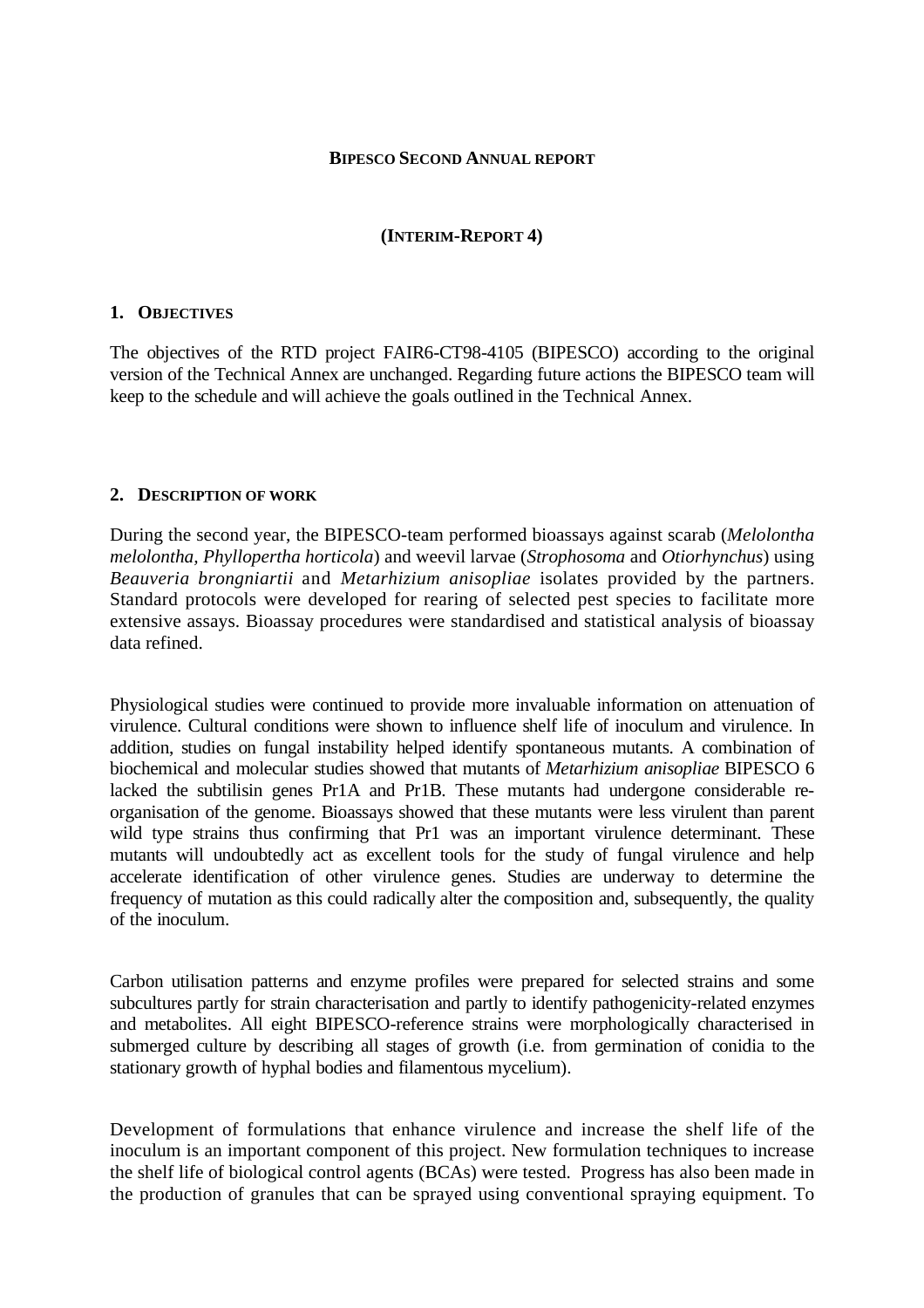date, nine different granular and seven different tablet formulations were developed. In addition, a range of carriers and granulation solvents were screened to study their effect on fungal viability.

During the past twelve months, conditions were optimised for the production of blastospores in stirred, small scale fermentation, tank reactors. Improvements were made in the large scale production of: (1) *B. brongniartii* using a conventional diphasic fermentation step and (2) *M. anisopliae* using a solid state fermentation system. Quality control parameters for both systems were refined to fulfil the requirements and procedures of the **EU directive 91/414** and its Annexes.

Protocols were developed for the molecular characterisation of fungal BCAs based on RFLPs of mtDNA, protease-gene differences and various amplified rDNA regions (18S, ITS-5.8S-ITS, 28S). These protocols were refined to optimize detection of *Beauveria* and *Metarhizium* at the species and strain levels. Analyses of the PCR products (rDNA and mtDNA RFLPs) were finalised during this report period. Particular emphasis was placed on RFLPs of the mtDNA because most of the BIPESCO strains could be easily differentiated with this technique. Further specific primers will be designed to check for similarities/differences for all isolates in the BIPESCO collection.

Knowledge of the spatial-temporal distribution of inoculum is essential to our understanding how epizootics are initiated. Studies on pest and fungal ecology and the effect of environmental factors on host-pathogen interactions are ongoing. Field studies were conducted to determine the persistence of *B. brongniartii* and *M. anisopliae* in the soil at sites where these pathogens had been/or are being used extensively for scarab and weevil control. In spring 2000, field trials were conducted at old and new trial sites in Austria, Denmark, Germany, Italy and Switzerland. In addition to existing (i.e. ongoing short and long term) trials, new trials were initiated. Soil samples were taken from treated and untreated (control) plots to monitor the population dynamics of the pathogens. Incorporation of conidia into soils is thought to increase their survival by protecting propagules from solar radiation and buffering them against extreme temperatures and moisture. Studies to date show that encapsulated propagules may perform as well as, if not better than, injected inoculum. Encapsulation may enhance percolation through and persistence of the BCA in the soil. Trials will be initiated to test a range of different formulations to see which ones improve the persistence of propagules in different soil types and habitats within the EU.

To learn more about the host range and potential impact of BCAs on non-target organisms we screened selected BIPESCO strains at different doses against selected non-target invertebrates (i.e. earthworms and beneficial species of Carabidae and Staphylinidae). This information will be invaluable for registration authorities and complies with the requirements of **EU Directive 91/414.**

## **3. ACHIEVEMENTS**

The first two milestones have been achieved by (i) setting up a protocol how to maintain and assay selected pest insects. The BIPESCO-team has established appropriate test methods for conducting assays against target and non-target pests and methods for rearing these organisms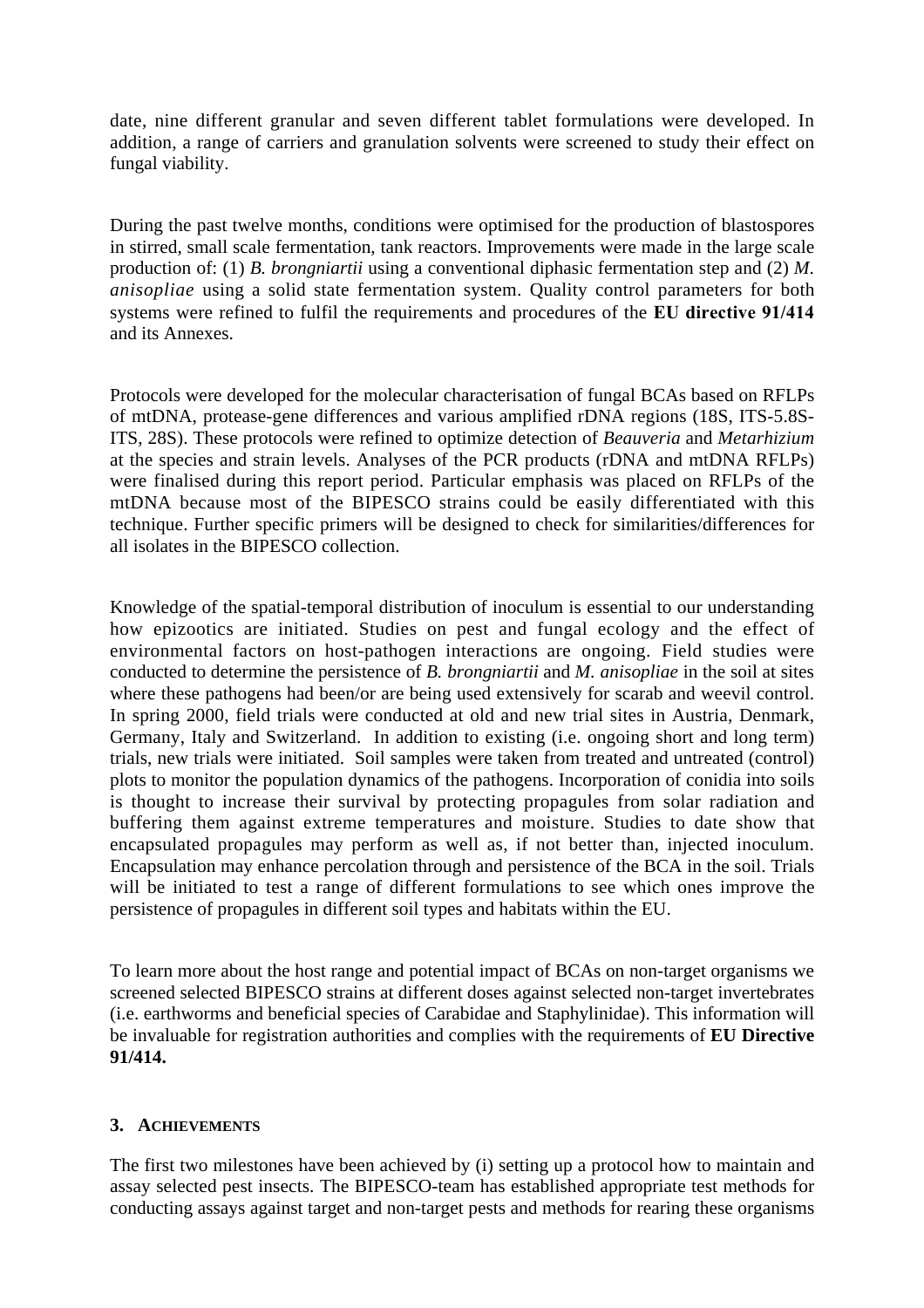(see also IR-II and III). Eight virulent *Beauveria* and *Metarhizium* strains have been provided to each partner, to be able to compare specific isolates with the already characterised reference strains. Valuable data on morphological and physiological characteristics of the BIPESCO reference strains are now available. (ii) Molecular methods and tools are available for characterising fungal strains. Protocols were developed for the molecular characterisation of fungal BCAs based on RFLPs of mtDNA, protease-gene differences and various amplified rDNA regions (18S, ITS-5.8S-ITS, 28S). These protocols were refined to optimize detection of *Beauveria* and *Metarhizium* at the species and strain levels and are available for the partners.

Registration of a *Beauveria brongniartii* as a BCA in Austria (first effective propagule against *Melolontha* in an EEC-member state). B*eauveria brongniartii* became registered as a biocontrol agent by the Austrian plant protectant legislation (§ 10 PMG; BGBL. I, Nr. 60/1997) with June 2000. In spring 1998, *Beauveria brongniartii*, the successful antagonist against the cockchafer (*Melolontha melolontha*) has been filed by the Austrian company F. Joh. Kwizda GmbH for registration (parent company of GH). The product name is Melocont®-Pilzgerste and is produced by Agrifutur srl. (AGF). The research work (field studies and laboratory work) was all done by LFU and could be finalised with assistance from the EU-FAIR6-CT98-4105 research project. The BCA is also accepted for organic farming on the basis of EU regulation 2092/91.

The first BIPESCO publications are already printed and/or in press in international, refereed scientific journals. The papers provide information that will help in the registration of fungal BCAs. They reflect the highly synergistic interactions between the partners and close cooperation of the BIPESCO team. A reference list can be downloaded from the BIPESCO Homepage **http:**\\bipesco.uibk.ac.at. The BIPESCO homepage is visited on average by ten individuals/institutions per day.

In February 2000 a conference was organised by BIPESCO on "Biological control of *Melolontha melolontha*" at Auer/Italy. The programme offered "end users" and other participants to discuss with representatives of the BIPESCO team issues pertaining to the use of fungi for the control of the cockchafer (*Melolontha melolontha*). More than 200 farmers, organic growers, research scientists, registration authorities and extension services mainly from Austria, Italy, Germany and Switzerland attended this meeting. Papers presented at the conference were particularly welcomed as submissions to the Laimburg Journal and will be published in the year 2001.

The BIPESCO team is helping to organise the International Symposium on "Bioactive fungal metabolites - impact and exploitation" which is to be held  $22-27<sup>th</sup>$  April 2001 at the University of Wales, Swansea (UWS). This conference will be of considerable interest to scientists, representatives of industry and government health, food and environmental services and will assess whether metabolites produced by fungal BCAs pose a risk to human and animal health. For more information please see http://www.biomed.man.ac.uk/bmsconference or http://www.swan.ac.uk/conferences/. The BIPESCO team is also helping organise the "Third Meeting of the *Melolontha* Subgroup IOBC wprs Working Group "Integrated Control of Soil Pests" which is to be held  $24<sup>th</sup>$ -26<sup>th</sup> September 2001 in Aosta, Italy. This meeting provides an excellent opportunity for all participants to join with others in a discussion of an important issue concerning the relevance of *Beauveria brongniartii* in a practical context. The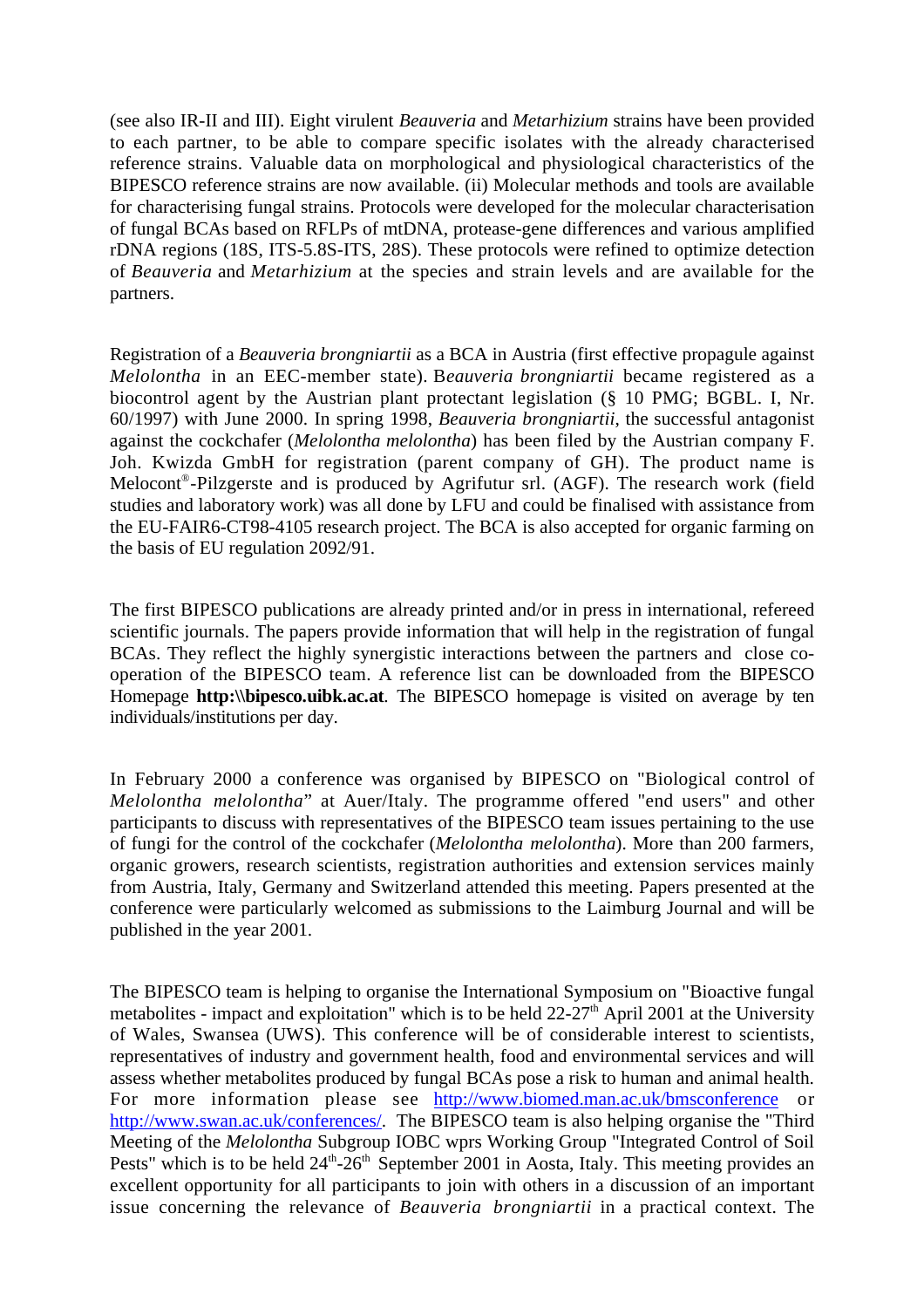programme will offer the possibility to dialogue on issues of a successful control of the cockchafer (*Melolontha melolontha*). Based on these confereneces BIPESCO team-members will prepare two inter-linked demonstration projects.

# **4. LITERATURE PUBLISHED OR IN PRESS**

In the second year BIPESCO-partners have published results in international, refereed, scientific journals, and presented results at international scientific meetings and grower associations.

Abendstein D., Pernfuss B. & Strasser H. (2000). Characterization of *Beauveria brongniartii* by the BIOLOG<sup>TM</sup>-system. IOBC wprs Bulletin 23 (2), 175-179.

Abendstein, D., Pernfuss, B. & Strasser, H. (2000). Evaluation of *Beauveria brongniartii* and its metabolite oosporein regarding phytotoxicity on seed potatoes. *Biocontrol Science and Technology*, 10: 789-796.

Abendstein, D., Schweigkofler, W. & Strasser, H. (2001). Effect of the fungal metabolite oosporein on feeding behaviour and survival of *Melolontha melolontha*- and *Galleria mellonella*–larvae. Laimburg Journal, accepted.

Abendstein, D., Schweigkofler, W. & Strasser, H. (2001). Effect of the fungal metabolite oosporein on feeding behaviour and survival of *Melolontha melolontha*- and *Galleria mellonella*–larvae. Laimburg Journal, accepted.

Chikwenhere, G. P. & Vestergaard, S. (2001).Pathogenecity and Prevalence of *Beauveria bassiana* (Vuill) Bals. in the Chevron Waterhyacinth Weevil, *Neochetina bruchi* Hustache in laboratory and under field conditions. BioControl, Accepted.

Eilenberg, J., Enkegaard, A., Jensen, D. F. & Vestergaard, S. (1999). Present and future potential for biological control in. International Symposium: Biological Control Agents in Crop and Animal Protection, University of Wales, Swansea, August 24. – 28, 1999.

Eilenberg, J.; Enkegaard, A.; Jensen, D.F. (2000). Present use - and present and future potential - for biological control of pests and diseases on outdoor crops in Denmark. IOBC/WPRS Bulletin, 23, 19-22.

Eilenberg, J.; Enkegaard, A.; Vestergaard, S.; Jensen, B. (2000). Biological control of pestson plant crops in Denmark: Present status and future potential. Biocontrol Science and Technology, 10, 703-716.

Enkerli, J., Widmer, F., Gessler, C. & Keller, S. (2001). Strain specific microsatellite markers in the entomopathogenic fungus *Beauveria brongniartii. Mycological Research*, submitted.

Inglis, G.D., Goettel, M.S., Butt, T.M. & Strasser, H. (2001). Use of hyphomycetous fungi for managing insect pests. In: Fungal Biocontrol Agents: Progress, Problems & Potential (Butt, T.M., Jackson, C., Magan, N., Eds.). CABI Wallingford.

Inglis, G.D., Goettel, M.S., Butt, T.M. & Strasser, H. (2001). Use of hyphomycetous fungi for managing insect pests.In: Fungal Biocontrol Agents: Propgress, Problems & Potential (Butt, T.M., Jackson, C., Magan, N., Eds.). CABI Wallingford.

Jensen D. B. & Strasser H. (2000). Estimation of virulence by measuring the Nacetylglucosamine in submerged culture of *Beauveria brongniartii* and *Metarhizium anisopliae.* IOBC wprs Bulletin 23 (2), 203-206.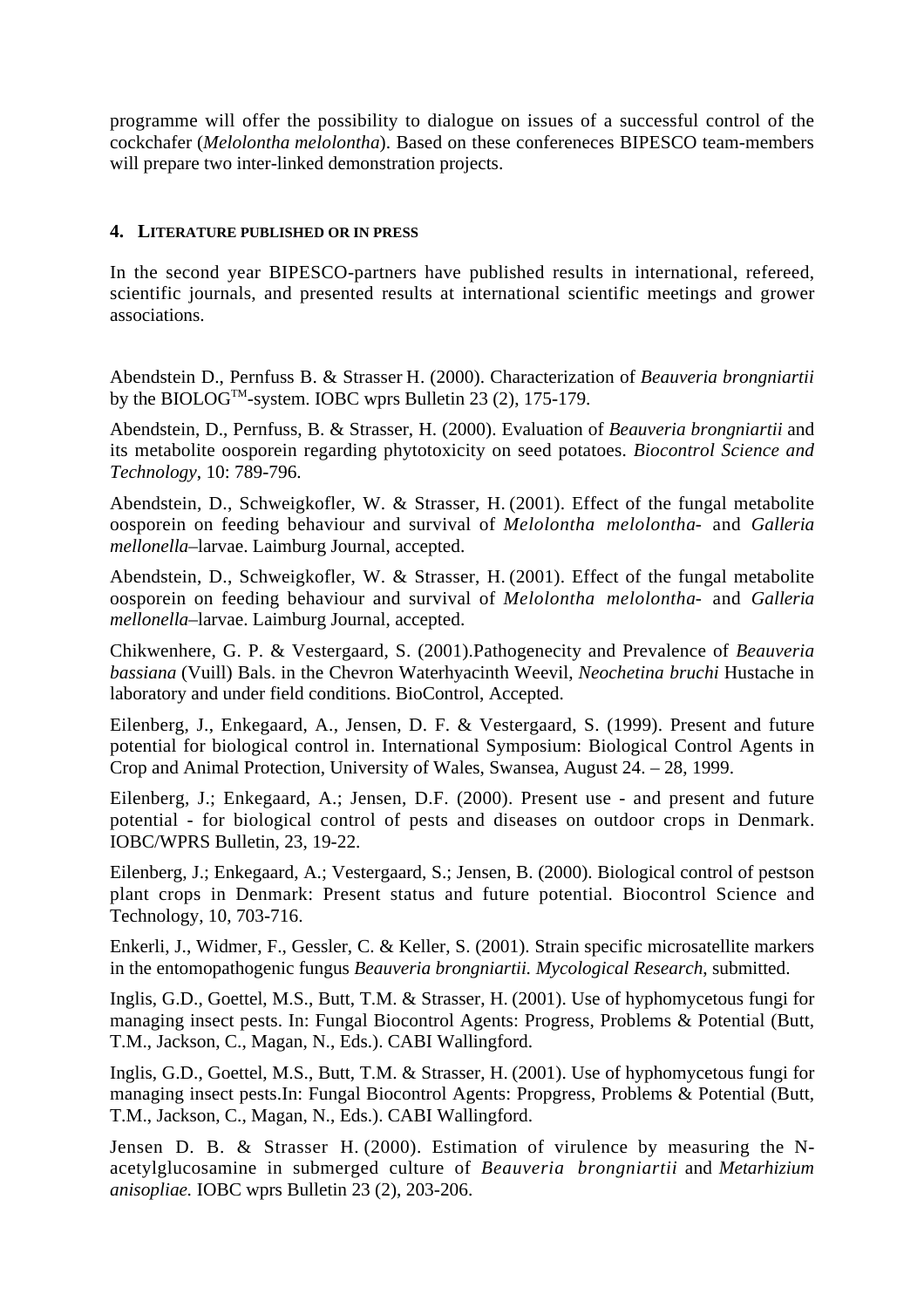Jung, K. & Zimmermann, G. (2000). Erfahrungen mit der Entwicklung eines Biopräparates auf der Basis von Beauveria brongniartii zur Bekämpfung von Feld- und Waldmaikäfer. Proceedings Deutsche Pflanzenschutztagung, Weihenstephan, Germany, Nr. 170.

Jung, K. & Zimmermann, G. (2000). First experiences with the development of a mycoinsecticide based on *Beauveria brongniartii* against the field and forest cockchafer and related species. 23th Annual Meeting Soc. Invert. Pathol., Guanajuato, Mexico. Abstract p. 61.

Keller, S. (2000). Erfahrungen in der Engerlingsbekämpfung mit dem Pilz *Beauveria brongniartii*. - Mitt. deutsch. Ges. allg. angew. Ent. 12, 111-114.

Keller, S. (2000). Use of *Beauveria brongniartii* in Switzerland and its acceptance by farmers. - Bull. IOBC/WPRS 23(8), 67-71.

Keller, S., David-Henriet, A.-I. & Schweizer, C. (2000). Insect pathogenic soil fungi from *Melolontha melolontha* control sites in the canton Thurgau. - Bull. IOBC/WPRS 23(8), 73-78.

Keller, S., Forrer, H.R. & Fried, P.M. (2000). Experiences in white grub control with the fungus Beauveria brongniartii. - Poster, IFOAM, Basel, 28.-31.9.2000.

Mavridou, A., Cannone, J. & Typas, M.A. (2000). Identification of group-I introns at three different positions within the 28S rDNA gene of the entomopathogenic fungus *Metarhizium anisopliae* var. *anisopliae*. Fungal Genetics and Biology: in press.

Pernfuss, B., Abendstein, D., & Strasser, H. (2001). Virulence of Entomopathogenic Fungi - Mini Review. Laimburg Journal, accepted.

Schweigkofler, W. (2001). Assessment of scarab infestation in Northern Italy. Laimburg Journal, accepted.

Schweigkofler, W. (2001). Pathogene des Maikäfers - (Pathogens of the cockchafer). Laimburg Journal, accepted.

Schweigkofler, W. (2001). Untersuchungsmethoden für entomopathogene Pilze unter besonderer Berücksichtigung des Maikäferpathogens *Beauveria brongniartii*. (Methods to evaluate entomopathogenous fungi focusing on the pathogen of cockchafers *Beauveria brongniartii*). Laimburg Journal, accepted.

Strasser, H. & Abendstein D. (2000). Oosporein, a fungal secondary metabolite with antimicrobial properties. IOBC wprs Bulletin 23 (8), 113-115.

Strasser, H. (2000). A researcher's obstacle race: report on the registration of a new bioinsecticide. IOBC wprs Bulletin23 (2), 9-13.

Strasser, H. (2000). Searching for alternative biological Pest control agents against *Phyllopertha horticola* (L.) IOBC wprs Bulletin 23 (2), 23-27.

Strasser, H., Pernfuss, B. & Abendstein D. (2000). Zum EU-Projekttreffen zur biologischen Bekämpfung von Maikäfern und anderen Insektenschädlingen. Obstbau & Weinbau, 10: 304.

Strasser, H. (2001). Assessment of Scarab infestation in Austria. Laimburg Journal, accepted

Strasser, H. (2001). Biocontrol of important soil dwelling pests by improving the efficacy of insect pathogenic fungi (BIPESCO): Project funded by the European Union - RTD programme FAIR6-CT98-4105. Laimburg Journal, accepted.

Strasser, H., Abendstein, D., Stuppner, H. & Butt, T. (2000). Monitoring the distribution of secondary metabolites produced by the entomopathogenous fungus *Beauveria brongniartii* with particular reference to oosporein. *Mycological Research*, 10: 1227-1233.